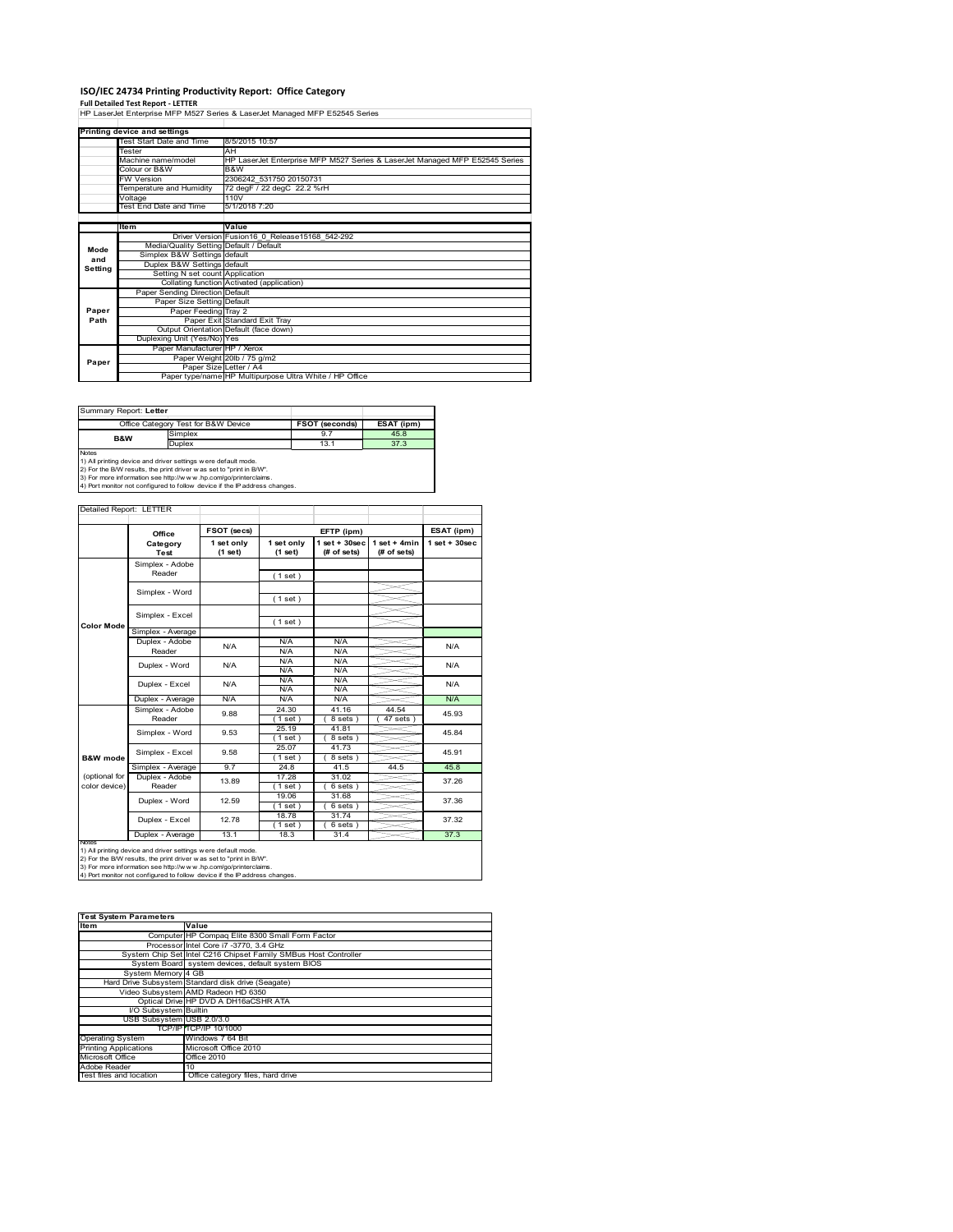## **ISO/IEC 24734 Printing Productivity Report: Office Category**

**Full Detailed Test Report ‐ A4** HP LaserJet Enterprise MFP M527 Series & LaserJet Managed MFP E52545 Series

|         | Printing device and settings            |                                                                             |
|---------|-----------------------------------------|-----------------------------------------------------------------------------|
|         | Test Start Date and Time                | 8/5/2015 10:57                                                              |
|         | Tester                                  | AH                                                                          |
|         | Machine name/model                      | HP LaserJet Enterprise MFP M527 Series & LaserJet Managed MFP E52545 Series |
|         | Colour or B&W                           | B&W                                                                         |
|         | <b>FW Version</b>                       | 2306242 531750 20150731                                                     |
|         | Temperature and Humidity                | 72 degF / 22 degC 22.2 %rH                                                  |
|         | Voltage                                 | 110V                                                                        |
|         | Test End Date and Time                  | 5/1/2018 7:20                                                               |
|         |                                         |                                                                             |
|         | Item                                    | Value                                                                       |
|         |                                         | Driver Version Fusion16 0 Release15168 542-292                              |
| Mode    | Media/Quality Setting Default / Default |                                                                             |
| and     | Simplex B&W Settings default            |                                                                             |
| Setting | Duplex B&W Settings default             |                                                                             |
|         | Setting N set count Application         |                                                                             |
|         |                                         | Collating function Activated (application)                                  |
|         | Paper Sending Direction Default         |                                                                             |
|         | Paper Size Setting Default              |                                                                             |
| Paper   | Paper Feeding Tray 2                    |                                                                             |
| Path    |                                         | Paper Exit Standard Exit Tray                                               |
|         |                                         | Output Orientation Default (face down)                                      |
|         | Duplexing Unit (Yes/No) Yes             |                                                                             |
|         | Paper Manufacturer HP / Xerox           |                                                                             |
| Paper   |                                         | Paper Weight 20lb / 75 g/m2                                                 |
|         | Paper Size Letter / A4                  |                                                                             |
|         |                                         | Paper type/name HP Multipurpose Ultra White / HP Office                     |

Summary Report: **A4**

| <b>JUILLIAR ROUDLAT</b>                                             |                                                                            |                       |            |  |  |  |  |
|---------------------------------------------------------------------|----------------------------------------------------------------------------|-----------------------|------------|--|--|--|--|
| Office Category Test for B&W Device                                 |                                                                            | <b>FSOT (seconds)</b> | ESAT (ipm) |  |  |  |  |
| <b>B&amp;W</b>                                                      | Simplex                                                                    | 9.9                   | 43.3       |  |  |  |  |
|                                                                     | <b>Duplex</b>                                                              | 13.3                  | 35.6       |  |  |  |  |
| <b>Notes</b>                                                        |                                                                            |                       |            |  |  |  |  |
|                                                                     | 1) All printing device and driver settings were default mode.              |                       |            |  |  |  |  |
| 2) For the B/W results, the print driver was set to "print in B/W". |                                                                            |                       |            |  |  |  |  |
|                                                                     | 3) For more information see http://www.hp.com/go/printerclaims.            |                       |            |  |  |  |  |
|                                                                     | 4) Port monitor not configured to follow device if the IP address changes. |                       |            |  |  |  |  |

|                                | Office                    | FSOT (secs)           |                       | EFTP (ipm)                     |                                | ESAT (ipm)         |
|--------------------------------|---------------------------|-----------------------|-----------------------|--------------------------------|--------------------------------|--------------------|
|                                | Category<br>Test          | 1 set only<br>(1 set) | 1 set only<br>(1 set) | $1$ set + 30sec<br>(# of sets) | $1 set + 4 min$<br>(# of sets) | $1$ set + $30$ sec |
|                                | Simplex - Adobe<br>Reader |                       | (1 set)               |                                |                                |                    |
|                                | Simplex - Word            |                       | (1 set)               |                                |                                |                    |
| Colour<br>Mode                 | Simplex - Excel           |                       | (1 set)               |                                |                                |                    |
|                                | Simplex - Average         |                       |                       |                                |                                |                    |
|                                | Duplex - Adobe<br>Reader  | N/A                   | N/A<br>N/A            | N/A<br>N/A                     |                                | N/A                |
|                                | Duplex - Word             | N/A                   | N/A<br>N/A            | N/A<br>N/A                     |                                | N/A                |
|                                | Duplex - Excel            | N/A                   | N/A<br>N/A            | N/A<br>N/A                     |                                | N/A                |
|                                | Duplex - Average          | N/A                   | N/A                   | N/A                            |                                | N/A                |
|                                | Simplex - Adobe<br>Reader | 10.16                 | 23.62<br>1 set)       | 38.59<br>7 sets)               | 42.02<br>$45$ sets $)$         | 43.39              |
|                                | Simplex - Word            | 9.55                  | 25.14<br>1 set)       | 39.27<br>7 sets)               |                                | 43.39              |
| <b>B&amp;W</b> mode            | Simplex - Excel           | 9.71                  | 24.72<br>$1$ set)     | 39.18<br>$7 sets$ )            |                                | 43.39              |
|                                | Simplex - Average         | 9.9                   | 24.4                  | 39.0                           | 42.0                           | 43.3               |
| (optional for<br>color device) | Duplex - Adobe<br>Reader  | 13.86                 | 17.30<br>(1 set)      | 29.52<br>$6 sets$ )            |                                | 35.62              |
|                                | Duplex - Word             | 12.83                 | 18.70<br>$1$ set)     | 30.48<br>$6 sets$ )            |                                | 35.68              |
|                                | Duplex - Excel            | 13.04                 | 18.38<br>$1$ set)     | 30.16<br>$6 sets$ )            |                                | 35.64              |
|                                | Duplex - Average          | 13.3                  | 18.1                  | 30.0                           |                                | 35.6               |

Notes<br>1) All printing device and driver settings were default mode.<br>2) For the B/W results, the print driver was set to "print in B/W".<br>3) For more information see http://www.hp.com/go/printerclaims.<br>4) Por more informati

| <b>Test System Parameters</b> |                                                                 |  |  |  |
|-------------------------------|-----------------------------------------------------------------|--|--|--|
| <b>Item</b>                   | Value                                                           |  |  |  |
|                               | Computer HP Compaq Elite 8300 Small Form Factor                 |  |  |  |
|                               | Processor Intel Core i7 -3770, 3.4 GHz                          |  |  |  |
|                               | System Chip Set Intel C216 Chipset Family SMBus Host Controller |  |  |  |
|                               | System Board system devices, default system BIOS                |  |  |  |
| System Memory 4 GB            |                                                                 |  |  |  |
|                               | Hard Drive Subsystem Standard disk drive (Seagate)              |  |  |  |
|                               | Video Subsystem AMD Radeon HD 6350                              |  |  |  |
|                               | Optical Drive HP DVD A DH16aCSHR ATA                            |  |  |  |
| <b>VO Subsystem</b> Builtin   |                                                                 |  |  |  |
| USB Subsystem USB 2.0/3.0     |                                                                 |  |  |  |
|                               | TCP/IPITCP/IP 10/1000                                           |  |  |  |
| <b>Operating System</b>       | Windows 7 64 Bit                                                |  |  |  |
| <b>Printing Applications</b>  | Microsoft Office 2010                                           |  |  |  |
| Microsoft Office              | Office 2010                                                     |  |  |  |
| Adobe Reader                  | 10                                                              |  |  |  |
| Test files and location       | Office category files, hard drive                               |  |  |  |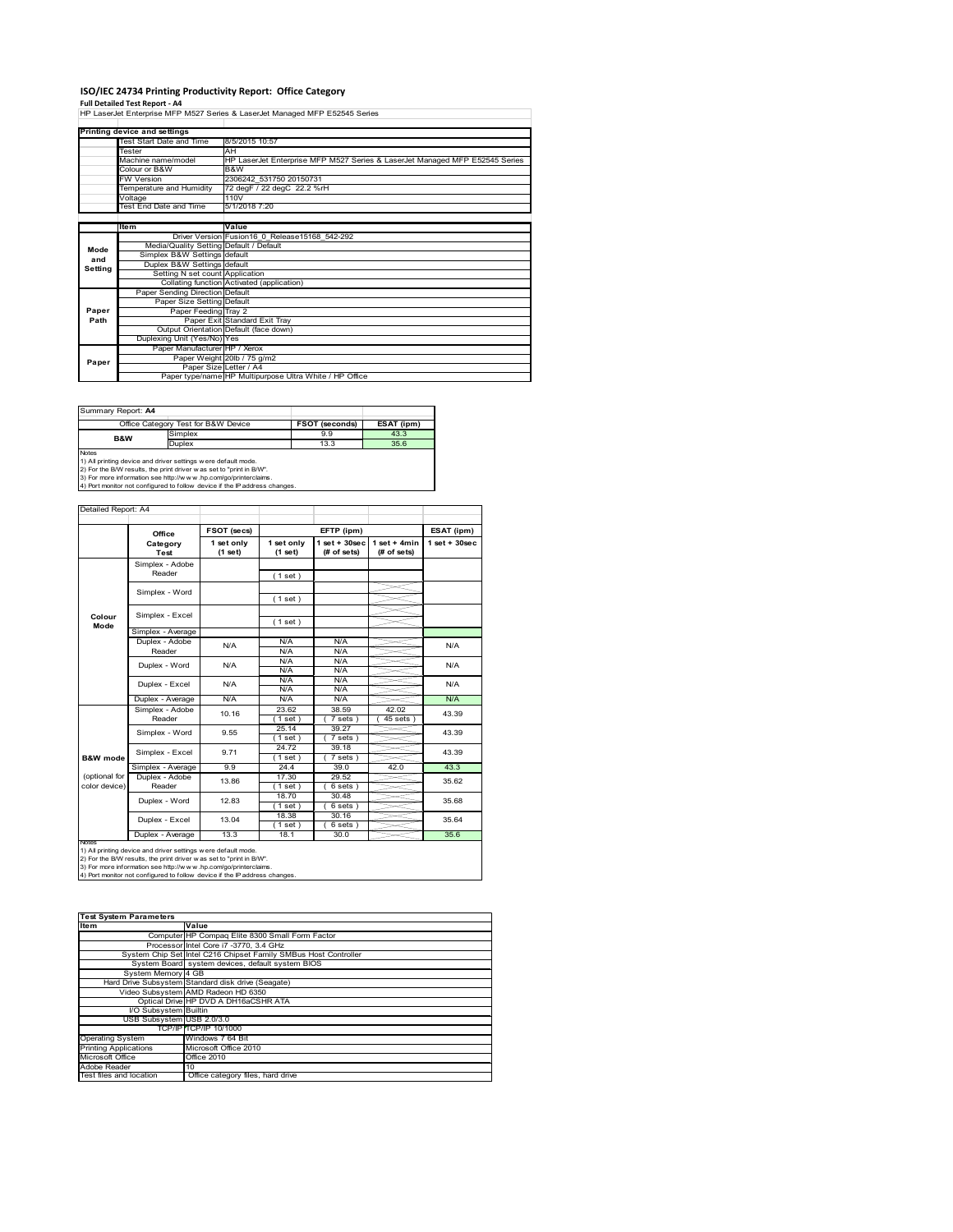# **ISO/IEC 24734 Printing Productivity Report: Office Category<br>Feature Performance Full Report - Office Feature Performance Test<br>HP LaserJet Enterprise MFP M527 Series & LaserJet Managed MFP E52545 Series**

|         | Printing device and settings            |                                                                             |  |  |  |
|---------|-----------------------------------------|-----------------------------------------------------------------------------|--|--|--|
|         | Test Start Date and Time                | 8/5/2015 10:57                                                              |  |  |  |
|         | <b>Tester</b>                           | AH                                                                          |  |  |  |
|         | Machine name/model                      | HP LaserJet Enterprise MFP M527 Series & LaserJet Managed MFP E52545 Series |  |  |  |
|         | Colour or B&W                           | B&W                                                                         |  |  |  |
|         | <b>FW Version</b>                       | 2306242 531750 20150731                                                     |  |  |  |
|         | Temperature and Humidity                | 72 degF / 22 degC 22.2 %rH                                                  |  |  |  |
|         | Voltage                                 | 110V                                                                        |  |  |  |
|         | Test End Date and Time                  | 5/1/2018 7:20                                                               |  |  |  |
|         |                                         |                                                                             |  |  |  |
|         | Item                                    | Value                                                                       |  |  |  |
|         |                                         | Driver Version Fusion16 0 Release15168 542-292                              |  |  |  |
| Mode    | Media/Quality Setting Default / Default |                                                                             |  |  |  |
| and     | Simplex B&W Settings default            |                                                                             |  |  |  |
| Setting | Duplex B&W Settings default             |                                                                             |  |  |  |
|         | Setting N set count Application         |                                                                             |  |  |  |
|         |                                         | Collating function Activated (application)                                  |  |  |  |
|         | Paper Sending Direction Default         |                                                                             |  |  |  |
|         | Paper Size Setting Default              |                                                                             |  |  |  |
| Paper   | Paper Feeding Tray 2                    |                                                                             |  |  |  |
| Path    |                                         | Paper Exit Standard Exit Tray                                               |  |  |  |
|         |                                         | Output Orientation Default (face down)                                      |  |  |  |
|         | Duplexing Unit (Yes/No) Yes             |                                                                             |  |  |  |
|         | Paper Manufacturer HP / Xerox           |                                                                             |  |  |  |
| Paper   |                                         | Paper Weight 20lb / 75 g/m2                                                 |  |  |  |
|         |                                         | Paper Size Letter / A4                                                      |  |  |  |
|         |                                         | Paper type/name HP Multipurpose Ultra White / HP Office                     |  |  |  |

| ISO Print Productivity Report: Feature Performance Test Summary |
|-----------------------------------------------------------------|
|                                                                 |

|                                           |         | <b>Feature Performance Ratio</b> |                                      |  |
|-------------------------------------------|---------|----------------------------------|--------------------------------------|--|
| <b>Printing Modes</b>                     |         |                                  | A5 and Legal                         |  |
| (Feature Adobe Reader - Office test file) |         | FSOT (base)<br>FSOT (feature)    | <b>ESAT (feature)</b><br>ESAT (base) |  |
| A5 Landscape Feed - Colour                | Simplex |                                  |                                      |  |
| <b>A5 Portrait Feed - Colour</b>          | Simplex |                                  |                                      |  |
| Legal - Colour                            | Simplex |                                  |                                      |  |
| Legal - Colour                            | Duplex  |                                  |                                      |  |
| A5 Landscape Feed - B/W                   | Simplex | 151%                             | 152%                                 |  |
| A5 Portrait Feed - B/W                    | Simplex |                                  |                                      |  |
| Legal - B/W                               | Simplex |                                  |                                      |  |
| Legal - B/W                               | Duplex  |                                  |                                      |  |

3) For more information see http://w w w .hp.com/go/printerclaims. 4) Port monitor not configured to follow device if the IP address changes.

H

| <b>Printing Modes</b>                                                                                                                                                                                                                                                                     | <b>Base Printing</b>       |                     |                                            |                                |                                         |                                      |  |
|-------------------------------------------------------------------------------------------------------------------------------------------------------------------------------------------------------------------------------------------------------------------------------------------|----------------------------|---------------------|--------------------------------------------|--------------------------------|-----------------------------------------|--------------------------------------|--|
| Feature Adobe Reader - Office                                                                                                                                                                                                                                                             | Mode                       |                     | <b>Feature Performance</b><br>A5 and Legal |                                |                                         |                                      |  |
| test file (8-page)                                                                                                                                                                                                                                                                        |                            |                     |                                            |                                |                                         |                                      |  |
|                                                                                                                                                                                                                                                                                           | <b>FSOT</b><br><b>Base</b> | <b>ESAT</b><br>Base | 1 set<br>FSOT (secs)                       | $1$ set + 30 sec<br>ESAT (ipm) | FSOT (base)<br><b>FSOT</b><br>(feature) | <b>ESAT (feature)</b><br>ESAT (base) |  |
| Simplex A5 Landscape Feed - Colour                                                                                                                                                                                                                                                        |                            |                     |                                            |                                |                                         |                                      |  |
| Simplex A5 Portrait Feed - Colour                                                                                                                                                                                                                                                         |                            |                     |                                            |                                |                                         |                                      |  |
| Legal Simplex - Colour                                                                                                                                                                                                                                                                    |                            |                     |                                            |                                |                                         |                                      |  |
| Legal Duplex - Colour                                                                                                                                                                                                                                                                     |                            |                     |                                            |                                |                                         |                                      |  |
| Simplex A5 Landscape Feed - B/W                                                                                                                                                                                                                                                           | 17.89                      | 43.39               | 11.89                                      | 66.0                           | 151%                                    | 152%                                 |  |
| Simplex A5 Portrait Feed - B/W                                                                                                                                                                                                                                                            | 17.89                      | 43.39               |                                            |                                |                                         |                                      |  |
| Legal Simplex - B/W                                                                                                                                                                                                                                                                       | 17.89                      | 43.39               |                                            |                                |                                         |                                      |  |
| Legal Duplex - B/W                                                                                                                                                                                                                                                                        | 17.89                      | 43.39               |                                            |                                |                                         |                                      |  |
| Notes<br>1) All printing device and driver settings were default mode.<br>2) Test conducted with 8-paper Office Feature Performance file<br>3) For more information see http://www.hp.com/go/printerclaims.<br>4) Port monitor not configured to follow device if the IP address changes. |                            |                     |                                            |                                |                                         |                                      |  |

|        | <b>Test System Parameters</b> |                                                                 |
|--------|-------------------------------|-----------------------------------------------------------------|
|        | <b>Item</b>                   | Value                                                           |
|        |                               | Computer HP Compaq Elite 8300 Small Form Factor                 |
|        |                               | Processor Intel Core i7 -3770, 3.4 GHz                          |
|        |                               | System Chip Set Intel C216 Chipset Family SMBus Host Controller |
|        |                               | System Board system devices, default system BIOS                |
| Test   | System Memory 4 GB            |                                                                 |
| System |                               | Hard Drive Subsystem Standard disk drive (Seagate)              |
|        |                               | Video Subsystem AMD Radeon HD 6350                              |
|        |                               | Optical Drive HP DVD A DH16aCSHR ATA                            |
|        | I/O Subsystem Builtin         |                                                                 |
|        | USB Subsystem USB 2.0/3.0     |                                                                 |
| I/O    |                               | TCP/IPITCP/IP 10/1000                                           |
|        | <b>Operating System</b>       | Windows 7 64 Bit                                                |
|        | <b>Printing Applications</b>  | Microsoft Office 2010                                           |
|        | Software Microsoft Office     | Office 2010                                                     |
|        | Adobe Reader                  | 10                                                              |
|        | Test files and location       | Office category files, hard drive                               |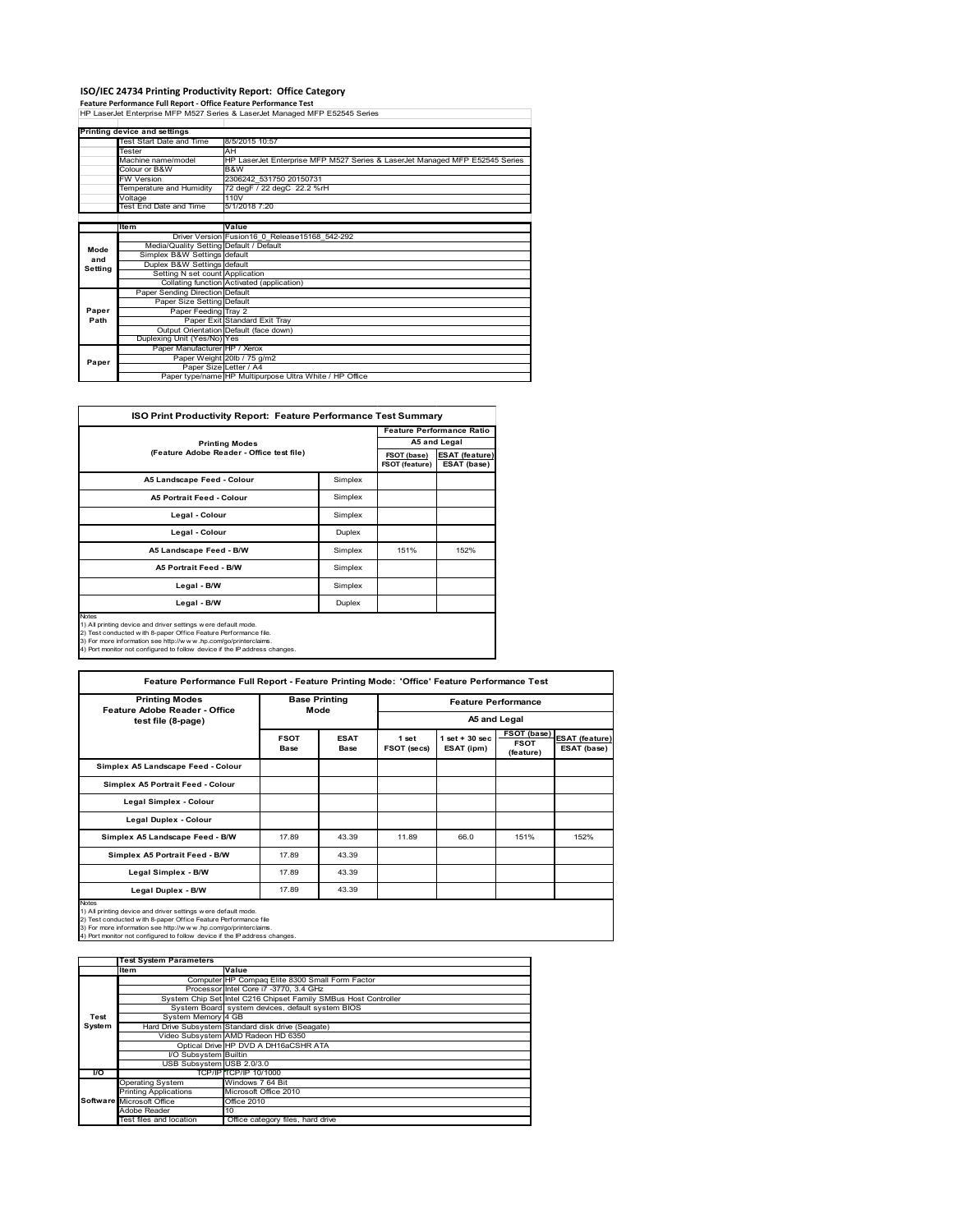#### **ISO/IEC 17629 First Print Out Time Report: Office Category**

**Full Detailed Test Report ‐ LETTER** HP LaserJet Enterprise MFP M527 Series & LaserJet Managed MFP E52545 Series

|            | Printing device and settings               |                                                                                   |  |  |  |  |
|------------|--------------------------------------------|-----------------------------------------------------------------------------------|--|--|--|--|
|            | Test Start Date and Time                   | 8/5/2015 10:57                                                                    |  |  |  |  |
|            | Tester                                     | AH<br>HP LaserJet Enterprise MFP M527 Series & LaserJet Managed MFP E52545 Series |  |  |  |  |
|            | Machine name/model                         |                                                                                   |  |  |  |  |
|            | Colour or B&W                              | B&W                                                                               |  |  |  |  |
|            | <b>FW Version</b>                          | 2306242 531750 20150731                                                           |  |  |  |  |
|            | Configuration (options)                    | Default                                                                           |  |  |  |  |
|            | Controller                                 | 1.117                                                                             |  |  |  |  |
|            | Printing device page count                 | Not Specified<br>73 degF / 23 degC 34.4 %rH                                       |  |  |  |  |
|            | Printing supplies page count Not Specified |                                                                                   |  |  |  |  |
|            | Temperature and Humidity                   |                                                                                   |  |  |  |  |
|            | Voltage                                    | 110V                                                                              |  |  |  |  |
|            | Test End Date and Time                     | 8/12/2015 16:55                                                                   |  |  |  |  |
|            |                                            |                                                                                   |  |  |  |  |
|            | <b>Item</b>                                | Value                                                                             |  |  |  |  |
| Mode       | PDL and driver version                     | Fusion16 0 Release15168 542-292                                                   |  |  |  |  |
| and        | Print Quality mode                         | default                                                                           |  |  |  |  |
| Setting    | <b>B&amp;W</b> settings                    | default                                                                           |  |  |  |  |
|            | Paper feed orientation                     | Short Edge                                                                        |  |  |  |  |
| Paper      | Paper type setting                         | default                                                                           |  |  |  |  |
|            | Paper feeding                              | Standard cassette                                                                 |  |  |  |  |
|            | Paper exit                                 | Standard exit tray                                                                |  |  |  |  |
| Paper Path | Output orientation                         | default (face up or face down)                                                    |  |  |  |  |

**FPOT from Ready (seconds) ISO First Page Out Time Summary Report: Office Category** Summary Report: **Letter**

Simplex 5.62<br>Duplex 10.03 **B&W**

Notes<br>
Notes<br>
10.03<br>
1) All printing device and driver settings were default mode.<br>
2) For the BW results, the print driver was set to "print in BW.<br>
4) Port more information see http://www.bp.com/go/printerclaims.<br>
4) P

|                                |                                                                                                                                                                                                                                                                                                                                           | ISO First Page Out Time Report: Office Category |                                   |                              |                            |                   |
|--------------------------------|-------------------------------------------------------------------------------------------------------------------------------------------------------------------------------------------------------------------------------------------------------------------------------------------------------------------------------------------|-------------------------------------------------|-----------------------------------|------------------------------|----------------------------|-------------------|
| <b>Detailed Report: LETTER</b> |                                                                                                                                                                                                                                                                                                                                           | Word<br>(seconds)                               | Excel<br>(seconds)                | Adobe<br>Reader<br>(seconds) | Average<br>(seconds)       | <b>Delay Time</b> |
|                                | FPOT from Ready - Simplex                                                                                                                                                                                                                                                                                                                 |                                                 |                                   |                              |                            |                   |
|                                | FPOT from Ready - Duplex                                                                                                                                                                                                                                                                                                                  |                                                 |                                   |                              |                            |                   |
| <b>Color Mode</b>              | FPOT from Sleep - Simplex                                                                                                                                                                                                                                                                                                                 |                                                 |                                   | N/A                          |                            |                   |
|                                | Recovery Time                                                                                                                                                                                                                                                                                                                             |                                                 |                                   |                              |                            |                   |
|                                | FPOT from Off - Simplex                                                                                                                                                                                                                                                                                                                   |                                                 |                                   |                              |                            |                   |
|                                | Warm-up Time                                                                                                                                                                                                                                                                                                                              |                                                 |                                   |                              |                            |                   |
|                                | FPOT from Ready - Simplex                                                                                                                                                                                                                                                                                                                 | 5.40                                            | 5.49                              | 5.97                         | 5.62                       | 21 Seconds        |
|                                | FPOT from Ready - Duplex                                                                                                                                                                                                                                                                                                                  | 9.70                                            | 10.02                             | 10.36                        | 10.03                      | 21 Seconds        |
| <b>B&amp;W Mode</b>            | FPOT from Sleep - Simplex                                                                                                                                                                                                                                                                                                                 |                                                 |                                   | 21.70                        |                            | 180 Minutes       |
|                                | Recovery Time                                                                                                                                                                                                                                                                                                                             |                                                 |                                   | 15.7                         |                            |                   |
|                                | FPOT from Off - Simplex                                                                                                                                                                                                                                                                                                                   |                                                 |                                   | 124.73                       |                            |                   |
|                                | Warm-up Time                                                                                                                                                                                                                                                                                                                              |                                                 |                                   | 118.76                       |                            |                   |
| Notes                          | 1) All printing device and driver settings w ere default mode.                                                                                                                                                                                                                                                                            |                                                 |                                   |                              |                            |                   |
|                                | 2) For the B/W results, the print driver was set to "print in B/W".<br>3) For more information see http://www.hp.com/go/printerclaims.<br>4) Port monitor not configured to follow device if the IP address changes.<br>5) Page counts w ere collected after completion of the tests.<br>6) Details for FPOT from Sleep are show n below. |                                                 |                                   |                              |                            |                   |
| <b>HP Data Table</b>           |                                                                                                                                                                                                                                                                                                                                           |                                                 |                                   |                              |                            |                   |
| <b>Detailed Report: LETTER</b> |                                                                                                                                                                                                                                                                                                                                           | <b>FPOT Avg</b><br>(se cs)                      | FPOT (secs)<br><b>Iteration 1</b> | FPOT (secs)<br>Iteration 2   | FPOT (secs)<br>Iteration 3 | Application       |
|                                | FPOT from Sleep                                                                                                                                                                                                                                                                                                                           | N/A                                             | N/A                               | N/A                          | N/A                        | Adobe Reader      |
| <b>Color Mode</b>              | FPOT from Sleep (60 minutes)<br>HP/Non ISO Test                                                                                                                                                                                                                                                                                           | N/A                                             | N/A                               | N/A                          | N/A                        | Adobe Reader      |
| <b>B&amp;W Mode</b>            | FPOT from Sleep                                                                                                                                                                                                                                                                                                                           | 21.70                                           | 21.76                             | 21 63                        | N/A                        | Adobe Reader      |

1) All printing device and driver settings w ere default mode.<br>2) For the B/W results, the print driver w as set to "print in B/W".<br>3 DLP includes detailed iterations as data measurements may vary run to run.

|            | <b>Test System Parameters</b> |                                                       |
|------------|-------------------------------|-------------------------------------------------------|
|            | ltem                          | Value                                                 |
|            | Computer                      | HP Compag Elite 8300 Small Form Factor                |
|            | Processor                     | Intel Core i7 -3770, 3.4 GHz                          |
|            | System Chip Set               | Intel C216 Chipset Family SMBus Host Controller       |
|            | System Board                  | system devices, default system BIOS                   |
| Test       | <b>System Memory</b>          | 4 GB                                                  |
| System     | Hard Drive Subsystem          | Standard disk drive (Seagate)                         |
|            | Video Subsystem               | AMD Radeon HD 6350                                    |
|            | Optical Drive                 | HP DVD A DH16aCSHR ATA                                |
|            | I/O Subsystem                 | <b>Builtin</b>                                        |
|            | <b>USB Subsystem</b>          | USB 2.0/3.0                                           |
| Printing   |                               |                                                       |
| Device     | TCP/IP                        | 10/1000                                               |
| Connection |                               |                                                       |
|            | <b>Operating System</b>       | Windows 7 Business/Ultimate, 64 bit, Build 7601, SP 1 |
|            | <b>Printing Applications</b>  | Microsoft Office 2010 SP2                             |
| Software   |                               | Adobe Reader 10.1.4                                   |
|            | <b>Print Driver</b>           | Fusion16 0 Release15168 542-292                       |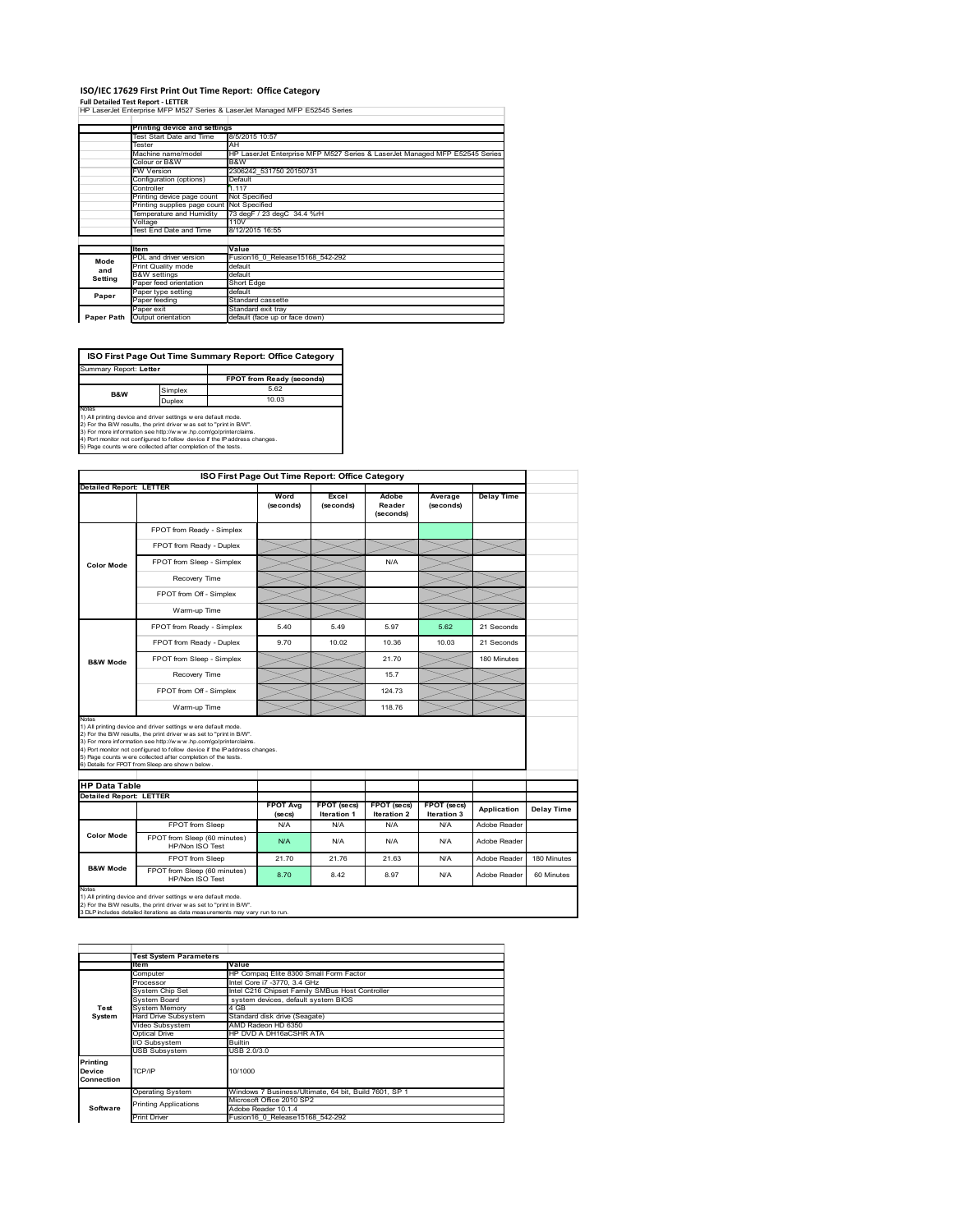#### **ISO/IEC 17629 First Print Out Time Report: Office Category**

**Full Detailed Test Report ‐ A4** HP LaserJet Enterprise MFP M527 Series & LaserJet Managed MFP E52545 Series

|            | Printing device and settings               |                                                                                   |  |  |  |
|------------|--------------------------------------------|-----------------------------------------------------------------------------------|--|--|--|
|            | Test Start Date and Time                   | 8/5/2015 10:57                                                                    |  |  |  |
|            | Tester                                     | AH<br>HP LaserJet Enterprise MFP M527 Series & LaserJet Managed MFP E52545 Series |  |  |  |
|            | Machine name/model                         |                                                                                   |  |  |  |
|            | Colour or B&W                              | B&W                                                                               |  |  |  |
|            | FW Version                                 | 2306242 531750 20150731                                                           |  |  |  |
|            | Configuration (options)                    | Default                                                                           |  |  |  |
|            | Controller                                 | 1.117                                                                             |  |  |  |
|            | Printing device page count                 | Not Specified<br>73 degF / 23 degC 34.4 %rH                                       |  |  |  |
|            | Printing supplies page count Not Specified |                                                                                   |  |  |  |
|            | Temperature and Humidity                   |                                                                                   |  |  |  |
|            | Voltage                                    | 110V                                                                              |  |  |  |
|            | <b>Test End Date and Time</b>              | 8/12/2015 16:55                                                                   |  |  |  |
|            | <b>Item</b>                                | Value                                                                             |  |  |  |
| Mode       | PDL and driver version                     | Fusion16 0 Release15168 542-292                                                   |  |  |  |
| and        | Print Quality mode                         | default                                                                           |  |  |  |
|            | <b>B&amp;W</b> settings                    | default                                                                           |  |  |  |
| Setting    | Paper feed orientation                     | Short Edge                                                                        |  |  |  |
|            | Paper type setting                         | default                                                                           |  |  |  |
| Paper      | Paper feeding                              | Standard cassette                                                                 |  |  |  |
|            | Paper exit                                 | Standard exit trav                                                                |  |  |  |
| Paper Path | Output orientation                         | default (face up or face down)                                                    |  |  |  |

**ISO First Page Out Time Summary Report: Office Category**

**FPOT from Ready (seconds)** Simplex 5.69<br>
Juplex 10.31 Duplex Notes<br>1) All printing device and driver settings were default mode.<br>2) For the BAV results, the print driver was set to "print in BAV".<br>3) For more information see http://www.hp.com/golprinterclaims.<br>4) Port monitor not co Summary Report: A4 **B&W**

|                                             |                                                                                                                                                                                                                                                                    | ISO First Page Out Time Report: Office Category |                            |                              |                            |                   |             |
|---------------------------------------------|--------------------------------------------------------------------------------------------------------------------------------------------------------------------------------------------------------------------------------------------------------------------|-------------------------------------------------|----------------------------|------------------------------|----------------------------|-------------------|-------------|
| <b>Detailed Report: A4</b>                  |                                                                                                                                                                                                                                                                    |                                                 |                            |                              |                            |                   |             |
|                                             |                                                                                                                                                                                                                                                                    | Word<br>(seconds)                               | Excel<br>(seconds)         | Adobe<br>Reader<br>(seconds) | Average<br>(seconds)       | <b>Delay Time</b> |             |
|                                             | FPOT from Ready - Simplex                                                                                                                                                                                                                                          |                                                 |                            |                              |                            |                   |             |
|                                             | FPOT from Ready - Duplex                                                                                                                                                                                                                                           |                                                 |                            |                              |                            |                   |             |
| <b>Color Mode</b>                           | FPOT from Sleep - Simplex                                                                                                                                                                                                                                          |                                                 |                            | N/A                          |                            |                   |             |
|                                             | Recovery Time                                                                                                                                                                                                                                                      |                                                 |                            |                              |                            |                   |             |
|                                             | FPOT from Off - Simplex                                                                                                                                                                                                                                            |                                                 |                            |                              |                            |                   |             |
|                                             | Warm-up Time                                                                                                                                                                                                                                                       |                                                 |                            |                              |                            |                   |             |
|                                             | FPOT from Ready - Simplex                                                                                                                                                                                                                                          | 545                                             | 5.60                       | 6.02                         | 5.69                       | 21 Seconds        |             |
|                                             | FPOT from Ready - Duplex                                                                                                                                                                                                                                           | 9.84                                            | 10.26                      | 10.83                        | 10.31                      | 21 Seconds        |             |
| <b>B&amp;W Mode</b>                         | FPOT from Sleep - Simplex                                                                                                                                                                                                                                          |                                                 |                            | 21.91                        |                            | 180 Minutes       |             |
|                                             | Recovery Time                                                                                                                                                                                                                                                      |                                                 |                            | 15.9                         |                            |                   |             |
|                                             | FPOT from Off - Simplex                                                                                                                                                                                                                                            |                                                 |                            | 122.98                       |                            |                   |             |
|                                             | Warm-up Time                                                                                                                                                                                                                                                       |                                                 |                            | 116.97                       |                            |                   |             |
|                                             | 1) All printing device and driver settings w ere default mode.<br>2) For the B/W results, the print driver w as set to "print in B/W".                                                                                                                             |                                                 |                            |                              |                            |                   |             |
| <b>HP Data Table</b><br>Detailed Report: A4 | 3) For more information see http://www.hp.com/go/printerclaims.<br>4) Port monitor not configured to follow device if the IP address changes.<br>5) Page counts w ere collected after completion of the tests.<br>6) Details for FPOT from Sleep are show n below. |                                                 |                            |                              |                            |                   |             |
|                                             |                                                                                                                                                                                                                                                                    | <b>FPOT Avg</b><br>(se cs)                      | FPOT (secs)<br>Iteration 1 | FPOT (secs)<br>Iteration 2   | FPOT (secs)<br>Iteration 3 | Application       | Delay Time  |
|                                             | FPOT from Sleep                                                                                                                                                                                                                                                    | N/A                                             | N/A                        | N/A                          | N/A                        | Adobe Reader      |             |
| <b>Color Mode</b>                           | FPOT from Sleep (60 minutes)<br>HP/Non ISO Test                                                                                                                                                                                                                    | N/A                                             | N/A                        | N/A                          | N/A                        | Adobe Reader      |             |
| <b>B&amp;W Mode</b>                         | FPOT from Sleep                                                                                                                                                                                                                                                    | 21.91                                           | 2172                       | 22.09                        | N/A                        | Adobe Reader      | 180 Minutes |

|                             | Value                                                                 |  |  |  |  |
|-----------------------------|-----------------------------------------------------------------------|--|--|--|--|
| Computer                    | HP Compag Elite 8300 Small Form Factor                                |  |  |  |  |
| Processor                   | Intel Core i7 -3770, 3.4 GHz                                          |  |  |  |  |
| System Chip Set             | Intel C216 Chipset Family SMBus Host Controller                       |  |  |  |  |
| System Board                | system devices, default system BIOS                                   |  |  |  |  |
| <b>System Memory</b>        | 4 GB                                                                  |  |  |  |  |
| <b>Hard Drive Subsystem</b> | Standard disk drive (Seagate)                                         |  |  |  |  |
| Video Subsystem             | AMD Radeon HD 6350                                                    |  |  |  |  |
| Optical Drive               | HP DVD A DH16aCSHR ATA                                                |  |  |  |  |
| I/O Subsystem               | <b>Builtin</b>                                                        |  |  |  |  |
| <b>USB Subsystem</b>        | USB 2.0/3.0                                                           |  |  |  |  |
|                             |                                                                       |  |  |  |  |
| TCP/IP                      | 10/1000                                                               |  |  |  |  |
|                             |                                                                       |  |  |  |  |
| <b>Operating System</b>     | Windows 7 Business/Ultimate, 64 bit, Build 7601, SP 1                 |  |  |  |  |
|                             | Microsoft Office 2010 SP2                                             |  |  |  |  |
|                             | Adobe Reader 10.1.4                                                   |  |  |  |  |
| <b>Print Driver</b>         | Fusion16 0 Release15168 542-292                                       |  |  |  |  |
|                             | <b>Test System Parameters</b><br>ltem<br><b>Printing Applications</b> |  |  |  |  |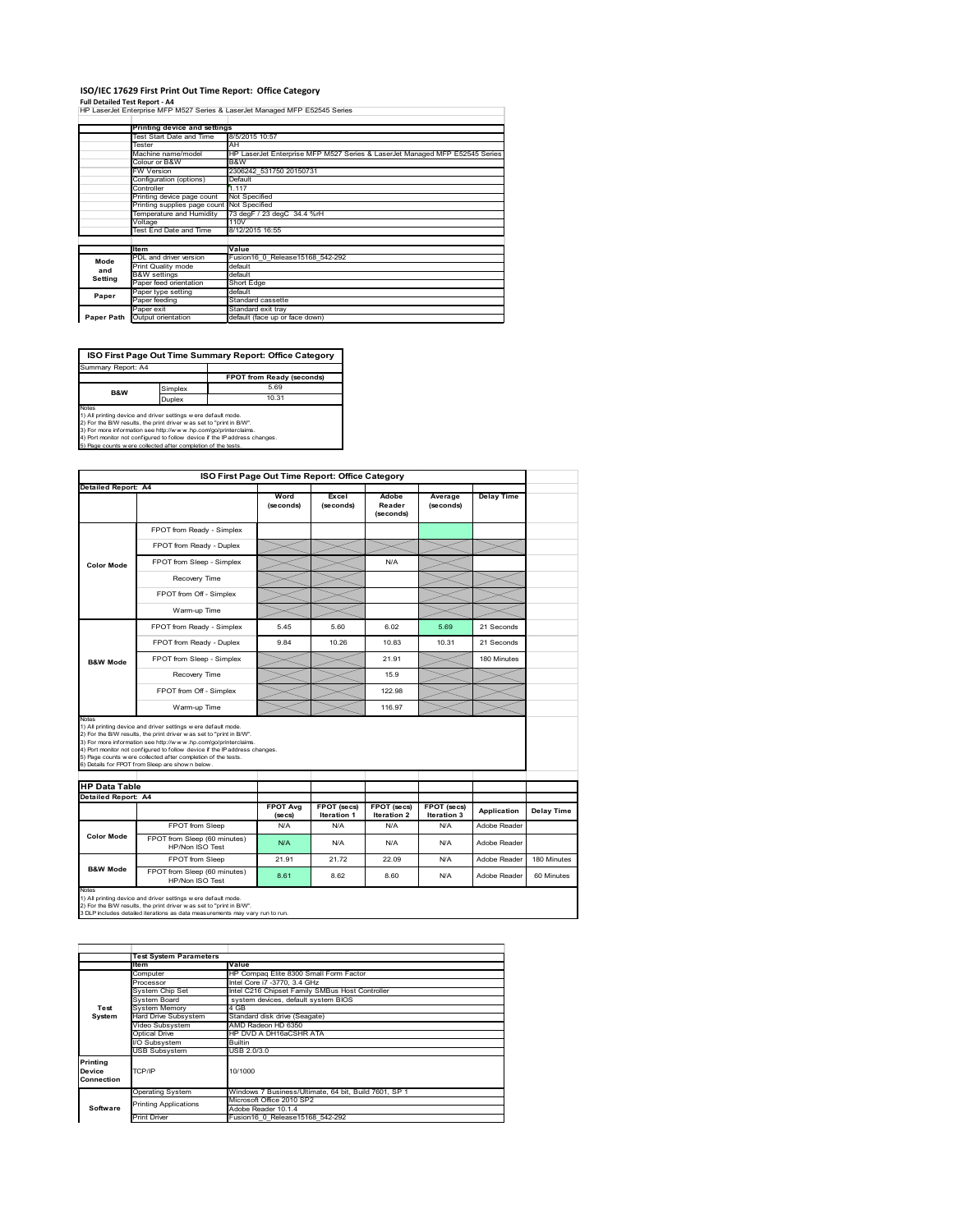## **ISO/IEC 29183 Copy Productivity Report**

### **Full Detailed Test Report ‐ LETTER**

HP LaserJet Enterprise MFP M527 Series & LaserJet Managed MFP E52545 Series

| <b>Machine Setup Information</b>        |                                                                                                |  |  |  |  |
|-----------------------------------------|------------------------------------------------------------------------------------------------|--|--|--|--|
| Test Start Date and Time 8/5/2015 14:22 |                                                                                                |  |  |  |  |
| <b>Tester</b> AH                        |                                                                                                |  |  |  |  |
|                                         | Machine name/model HP LaserJet Enterprise MFP M527 Series & LaserJet Managed MFP E52545 Series |  |  |  |  |
| Colour or B&W B&W                       |                                                                                                |  |  |  |  |
|                                         | FW Version 2306242 531750 20150731                                                             |  |  |  |  |
| Configuration (options) Not Specified   |                                                                                                |  |  |  |  |
|                                         | Temperature and Humidity 73 degF / 23 degC 34.4 %rH                                            |  |  |  |  |
| Test End Date and Time: 8/17/2015 13:42 |                                                                                                |  |  |  |  |
|                                         |                                                                                                |  |  |  |  |

|               | Pre-set Item                    | <b>Pre-set Value</b>                                    |
|---------------|---------------------------------|---------------------------------------------------------|
|               | Output Resolution Default       |                                                         |
|               | Output Quality Default          |                                                         |
| Mode          |                                 | Copying Mode Colour for Colour and B&W for B&W          |
|               | Auto Density Adjustment Default |                                                         |
|               |                                 | Collating function Set in Control Panel                 |
| Paper         | Paper Sending Direction Default |                                                         |
|               | Paper Type Setting Default      |                                                         |
|               | Paper Feeding Tray 2            |                                                         |
| Paper<br>Path | Paper Exit Default              |                                                         |
|               |                                 | Face Up Exit Default (face down)                        |
|               | Fixing Capability Default       |                                                         |
| Temporary     | Image Quality Stability Default |                                                         |
| Stop          | Capacity of Paper Default       |                                                         |
|               | Others None                     |                                                         |
|               |                                 |                                                         |
|               | Paper Manufacturer HP / Xerox   |                                                         |
| Paper         |                                 | Paper Weight 20lb / 75 g/m2                             |
|               | Paper Size Letter / A4          |                                                         |
|               |                                 | Paper type/name HP Multipurpose Ultra White / HP Office |

| Summary Report: Letter |              |             |  |  |
|------------------------|--------------|-------------|--|--|
|                        |              |             |  |  |
|                        | <b>SFCOT</b> | sESAT (ipm) |  |  |
| <b>B&amp;W</b>         | 6.3          | 45.8        |  |  |
| <b>Notes</b>           |              |             |  |  |

First Copy Out and Copy Speed measured using ISO/IEC 29183, excludes first set of test documents. For more information see http://w w w .hp.com/go/printerclaims. Exact speed varies depending on the system configuration and document.

| Detailed Report: LETTER |               |              |       |             |                |       |
|-------------------------|---------------|--------------|-------|-------------|----------------|-------|
|                         |               |              |       |             |                |       |
|                         | <b>Target</b> | sFCOT (secs) |       | sESAT (ipm) |                |       |
|                         |               |              | 1copy | 1copy+30sec | 1copy+4minutes |       |
|                         | A             | 6.09         | 9.85  | 39.95       | 45.08          | 45.92 |
|                         |               |              |       | 26 sets     | 196 sets       |       |
|                         | B             | 6.04         | 9.93  | 40.11       |                | 45.91 |
|                         |               |              |       | 26 sets     |                |       |
| B&W                     | C             | 6.37         | 9.43  | 40.02       |                | 45.88 |
|                         |               |              |       | 26 sets     |                |       |
|                         | D             | 6.45         | 9.31  | 39.89       |                | 45.84 |
|                         |               |              |       | 26 sets     |                |       |
|                         | Average       | 6.3          | 9.6   | 39.9        | 45.0           | 45.8  |

Notes

First Copy Out and Copy Speed measured using ISO/IEC 29183, excludes first set of test documents. For more information see http://w w w .hp.com/go/printerclaims. Exact speed varies depending on the system configuration and document.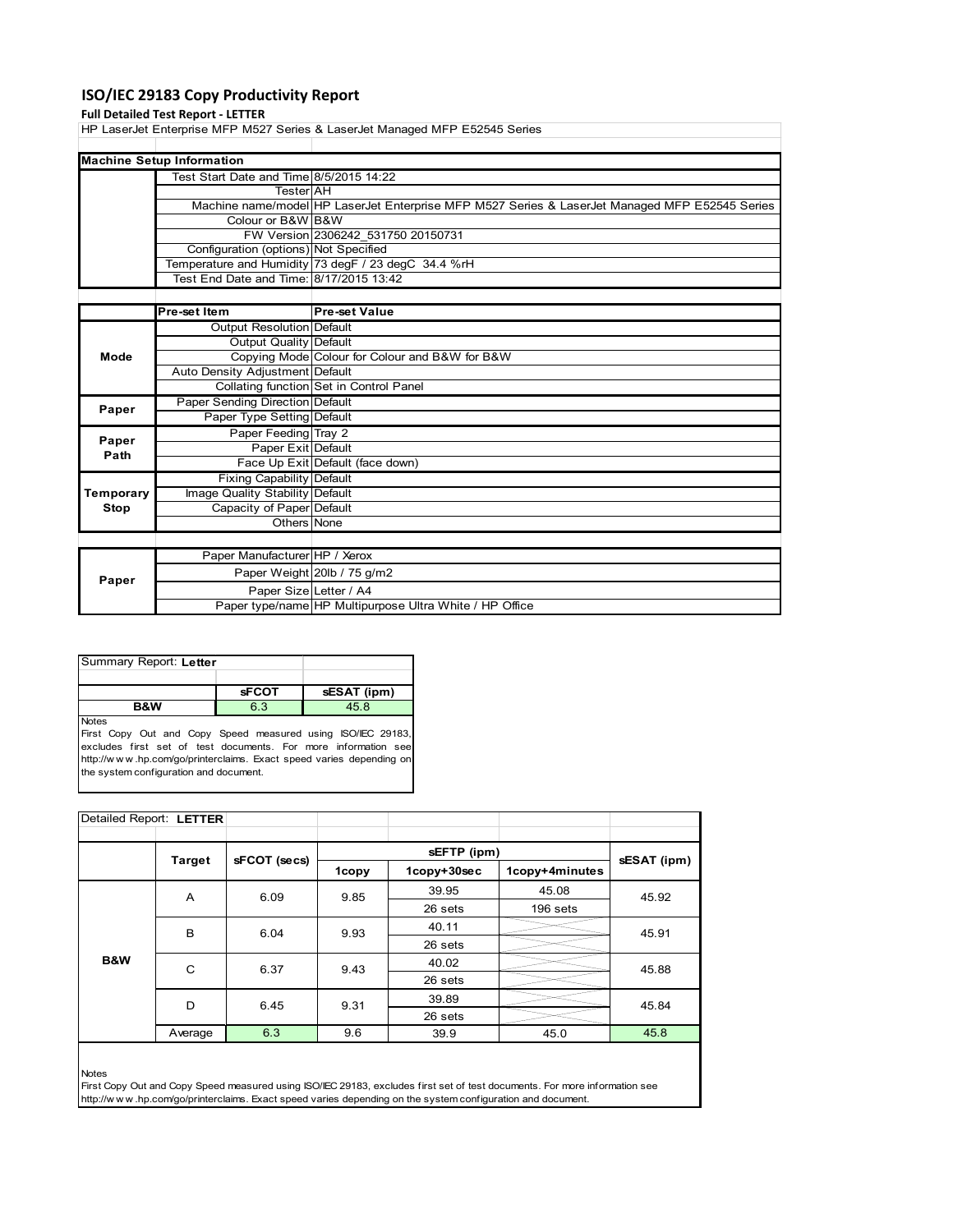## **ISO/IEC 29183 Copy Productivity Report**

### **Full Detailed Test Report ‐ A4**

HP LaserJet Enterprise MFP M527 Series & LaserJet Managed MFP E52545 Series

| <b>Machine Setup Information</b>        |                                                                                                |
|-----------------------------------------|------------------------------------------------------------------------------------------------|
| Test Start Date and Time 8/5/2015 14:22 |                                                                                                |
| TesterIAH                               |                                                                                                |
|                                         | Machine name/model HP LaserJet Enterprise MFP M527 Series & LaserJet Managed MFP E52545 Series |
| Colour or B&W B&W                       |                                                                                                |
|                                         | FW Version 2306242 531750 20150731                                                             |
| Configuration (options) Not Specified   |                                                                                                |
|                                         | Temperature and Humidity 73 degF / 23 degC 34.4 %rH                                            |
| Test End Date and Time: 8/17/2015 13:42 |                                                                                                |
|                                         |                                                                                                |

|           | <b>Pre-set Item</b>              | <b>Pre-set Value</b>                                    |
|-----------|----------------------------------|---------------------------------------------------------|
|           | Output Resolution Default        |                                                         |
|           | Output Quality Default           |                                                         |
| Mode      |                                  | Copying Mode Colour for Colour and B&W for B&W          |
|           | Auto Density Adjustment Default  |                                                         |
|           |                                  | Collating function Set in Control Panel                 |
| Paper     | Paper Sending Direction Default  |                                                         |
|           | Paper Type Setting Default       |                                                         |
| Paper     | Paper Feeding Tray 2             |                                                         |
| Path      | Paper Exit Default               |                                                         |
|           |                                  | Face Up Exit Default (face down)                        |
|           | <b>Fixing Capability Default</b> |                                                         |
| Temporary | Image Quality Stability Default  |                                                         |
| Stop      | Capacity of Paper Default        |                                                         |
|           | Others None                      |                                                         |
|           |                                  |                                                         |
|           | Paper Manufacturer HP / Xerox    |                                                         |
| Paper     |                                  | Paper Weight 20lb / 75 g/m2                             |
|           | Paper Size Letter / A4           |                                                         |
|           |                                  | Paper type/name HP Multipurpose Ultra White / HP Office |

| Summary Report: A4 |              |             |
|--------------------|--------------|-------------|
|                    |              |             |
|                    | <b>sFCOT</b> | sESAT (ipm) |
| <b>B&amp;W</b>     | 6.3          | 43.3        |
| <b>Notes</b>       |              |             |

First Copy Out and Copy Speed measured using ISO/IEC 29183, excludes first set of test documents. For more information see http://w w w .hp.com/go/printerclaims. Exact speed varies depending on the system configuration and document.

| Detailed Report: A4 |               |              |       |             |                |                |  |
|---------------------|---------------|--------------|-------|-------------|----------------|----------------|--|
|                     | <b>Target</b> |              |       |             |                |                |  |
|                     |               | sFCOT (secs) | 1copy | 1copy+30sec | 1copy+4minutes | sESAT (ipm)    |  |
|                     | A             | 6.19         | 9.69  | 37.80       | 42.54          | 43.31          |  |
|                     |               |              |       | 25 sets     | 186 sets       |                |  |
|                     | B             | 6.26         | 9.58  | 37.87       |                | 43.37<br>43.37 |  |
|                     |               |              |       | 25 sets     |                |                |  |
| B&W                 | C             | 6.23         | 9.62  | 37.81       |                |                |  |
|                     |               |              |       | 25 sets     |                |                |  |
|                     | D             | 6.19         | 9.70  | 37.88       |                | 43.38          |  |
|                     |               |              |       | 25 sets     |                |                |  |
|                     | Average       | 6.3          | 9.6   | 37.8        | 42.5           | 43.3           |  |

Notes

First Copy Out and Copy Speed measured using ISO/IEC 29183, excludes first set of test documents. For more information see http://w w w .hp.com/go/printerclaims. Exact speed varies depending on the system configuration and document.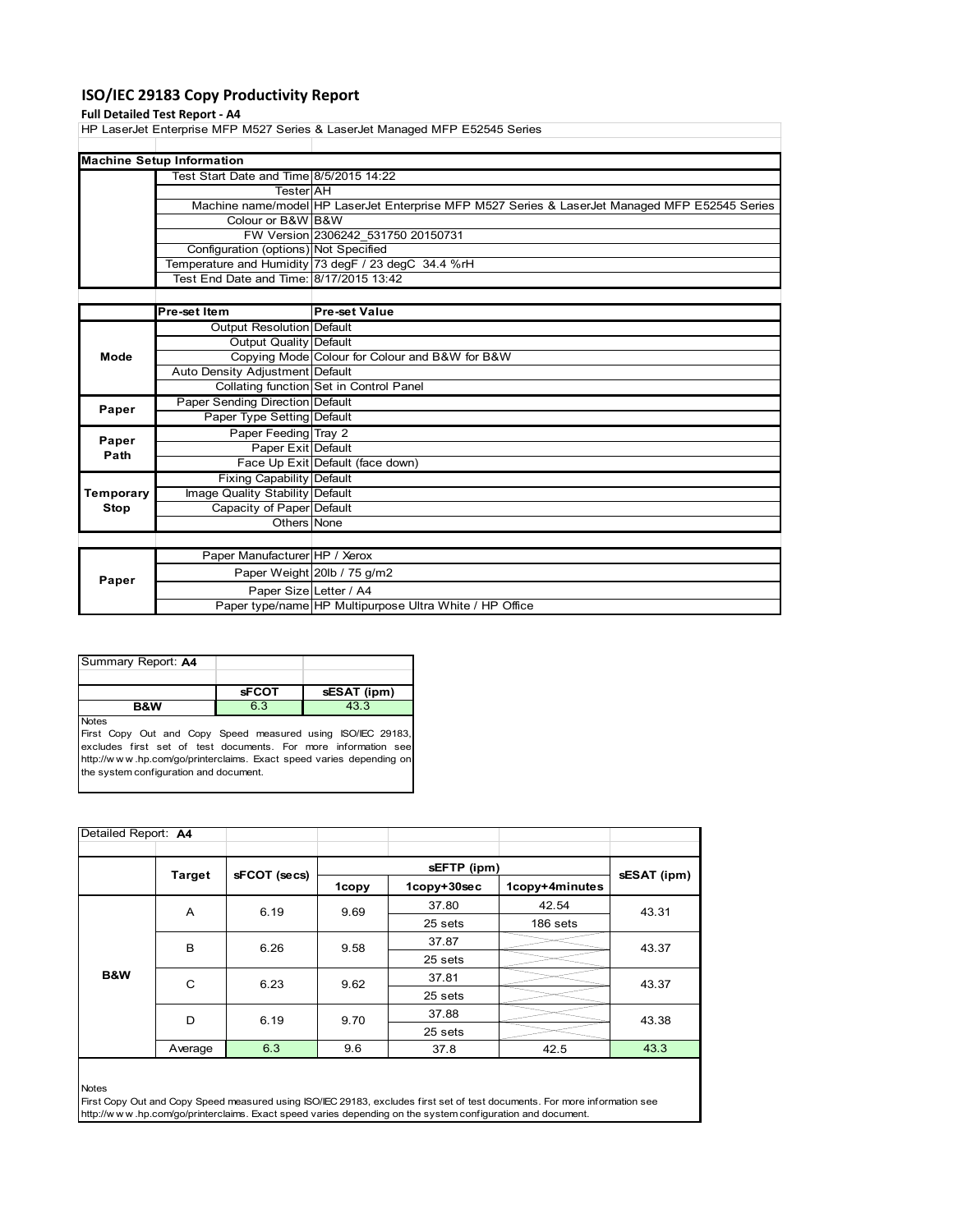## **ISO/IEC 24735 Copy Productivity Report**

**Full Detailed Test Report ‐ LETTER**

| <b>Machine Setup Information</b>         |                                                                                                |  |  |  |
|------------------------------------------|------------------------------------------------------------------------------------------------|--|--|--|
| Test Start Date and Time 8/17/2015 13:52 |                                                                                                |  |  |  |
| TesterIAH                                |                                                                                                |  |  |  |
|                                          | Machine name/model HP LaserJet Enterprise MFP M527 Series & LaserJet Managed MFP E52545 Series |  |  |  |
| Colour or B&W B&W                        |                                                                                                |  |  |  |
|                                          | FW Version 2306242 531750 20150731                                                             |  |  |  |
| Configuration (options) Not Specified    |                                                                                                |  |  |  |
|                                          | Temperature and Humidity 73 degF / 23 degC 34.4 %rH                                            |  |  |  |
| Test End Date and Time: 8/17/2015 16:48  |                                                                                                |  |  |  |
|                                          |                                                                                                |  |  |  |

| Pre-set Item                     | <b>Pre-set Value</b>                                            |
|----------------------------------|-----------------------------------------------------------------|
| Output Resolution Default        |                                                                 |
| Output Quality Default           |                                                                 |
| Copying Mode Default             |                                                                 |
| Auto Density Adjustment Default  |                                                                 |
|                                  | Collating function Activated (if not activated in default mode) |
| Paper Sending Direction Default  |                                                                 |
| Paper Type Setting Default       |                                                                 |
|                                  | Paper Feeding Standard cassette                                 |
|                                  | Paper Exit Standard exit tray                                   |
| Face Up Exit Default             |                                                                 |
| <b>Fixing Capability Default</b> |                                                                 |
| Image Quality Stability Default  |                                                                 |
| Capacity of Paper Default        |                                                                 |
|                                  | Others Default                                                  |
|                                  |                                                                 |
| Paper Manufacturer HP / Xerox    |                                                                 |
|                                  | Paper Weight 20lb / 75 g/m2                                     |
|                                  | Paper Size Letter / A4                                          |

| <b>ISO/IEC 24735 Copy Productivity Report</b> |         |                                                     |            |                 |                  |                 |  |
|-----------------------------------------------|---------|-----------------------------------------------------|------------|-----------------|------------------|-----------------|--|
| Detailed Report: LETTER                       |         |                                                     |            |                 |                  |                 |  |
|                                               | Copying | FSOT (secs)                                         | EFTP (ipm) |                 |                  | ESAT (ipm)      |  |
|                                               | Mode    | 1 set only                                          | 1 set only | $1$ set + 30sec | 1 set $+$ 4min   | $1$ set + 30sec |  |
|                                               | 1:1     |                                                     | (1 set )   |                 |                  |                 |  |
| <b>Color Mode</b>                             | 1:2     |                                                     | (1 set)    |                 |                  |                 |  |
|                                               | 2:2     |                                                     | $1$ set)   |                 |                  |                 |  |
| <b>B&amp;W</b> mode                           | 1:1     | 13.17                                               | 18.22      | 38.29<br>8 sets | 44.53<br>50 sets | 45.49           |  |
|                                               | 1:2     | 17.77                                               | 13.48      | 28.30<br>6 sets |                  | 37.28           |  |
|                                               | 2:2     | 18.25                                               | 13.14      | 28.18<br>6 sets |                  | 37.24           |  |
| <b>Notes</b>                                  |         | Reports located: http://www.hp.com/go/printerclaims |            |                 |                  |                 |  |